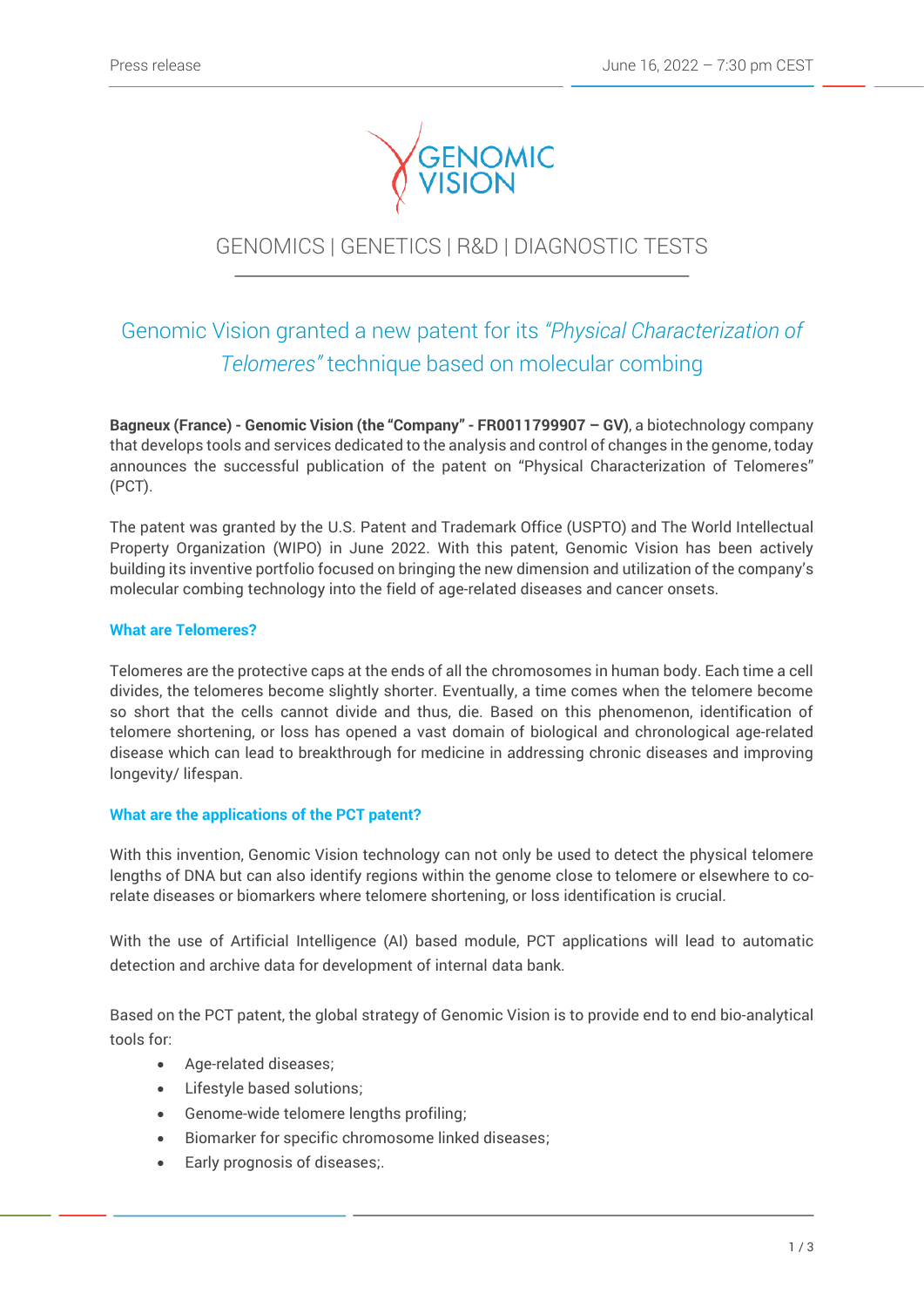In Q3 2021, Genomic Vision already launched its TeloSizer® service, an innovative tool that physically measures telomere size and distribution to uncover the link between telomere length and disease onset and severity. The new patent brings essential additional new insights for determining how telomere length can serve among other things, as a potential biomarker in medicine.

**Dominique Remy-Renou, CEO of Genomic Vision, stated:** "We are proud to have obtained this patent, which allows us to further protect our technology in various domains of application. The intellectual property policy is an integral part of our development strategy and I would like to thank our IP team for this achievement."

**\*\*\***

### **ABOUT GENOMIC VISION**

GENOMIC VISION is a biotechnology company developing products and services dedicated to the analysis (structural and functional) of genome modifications as well as to the quality and safety control of these modifications, in particular in genome editing technologies and biomanufacturing processes. Genomic Vision proprietary tools, based on DNA combing technology and artificial intelligence, provide robust quantitative measurements needed to high confidence characterization of DNA alteration in the genome. These tools are mainly used for monitoring DNA replication in cancerous cell, for early cancer detection and the diagnosis of genetic diseases. Genomic Vision, based near Paris in Bagneux, is a public listed company listed in compartment C of Euronext's regulated market in Paris (Euronext: GV – ISIN: FR0011799907).

For further information, please visit [www.genomicvision.com](http://www.genomicvision.com/) 

#### **CONTACTS**

**Genomic Vision** Dominique Remy-Renou CEO Tel.: +33 1 49 08 07 51 [investisseurs@genomicvision.com](mailto:investisseurs@genomicvision.com)



**Ulysse Communication Press Relations** Bruno Arabian Tel.: +33 1 42 68 29 70 barabian@ulyssecommunication.com

\*\*\*

**NewCap Investor Relations & Strategic Communications** Tel.: +33 1 44 71 94 94 [gv@newcap.eu](mailto:gv@newcap.eu)

Member of the **CAC® Mid & Small** and **CAC® All-Tradable** indexes

#### **FORWARD LOOKING STATEMENT**

This press release contains implicitly or explicitly certain forward-looking statements concerning Genomic Vision and its business. Such forward-looking statements are based on assumptions that Genomic Vision considers to be reasonable. However, there can be no assurance that such forward-looking statements will be verified, which statements are subject to numerous risks, including the risks set forth in the "Risk Factors" section of the universal registration document filed with the AMF on February 9, 2021 under reference number R.21-002, available on the web site of Genomic Vision (www.genomicvision.com) and to the development of economic conditions, financial markets and the markets in which Genomic Vision operates. The forward-looking statements contained in this press release are also subject to risks not yet known to Genomic Vision or not currently